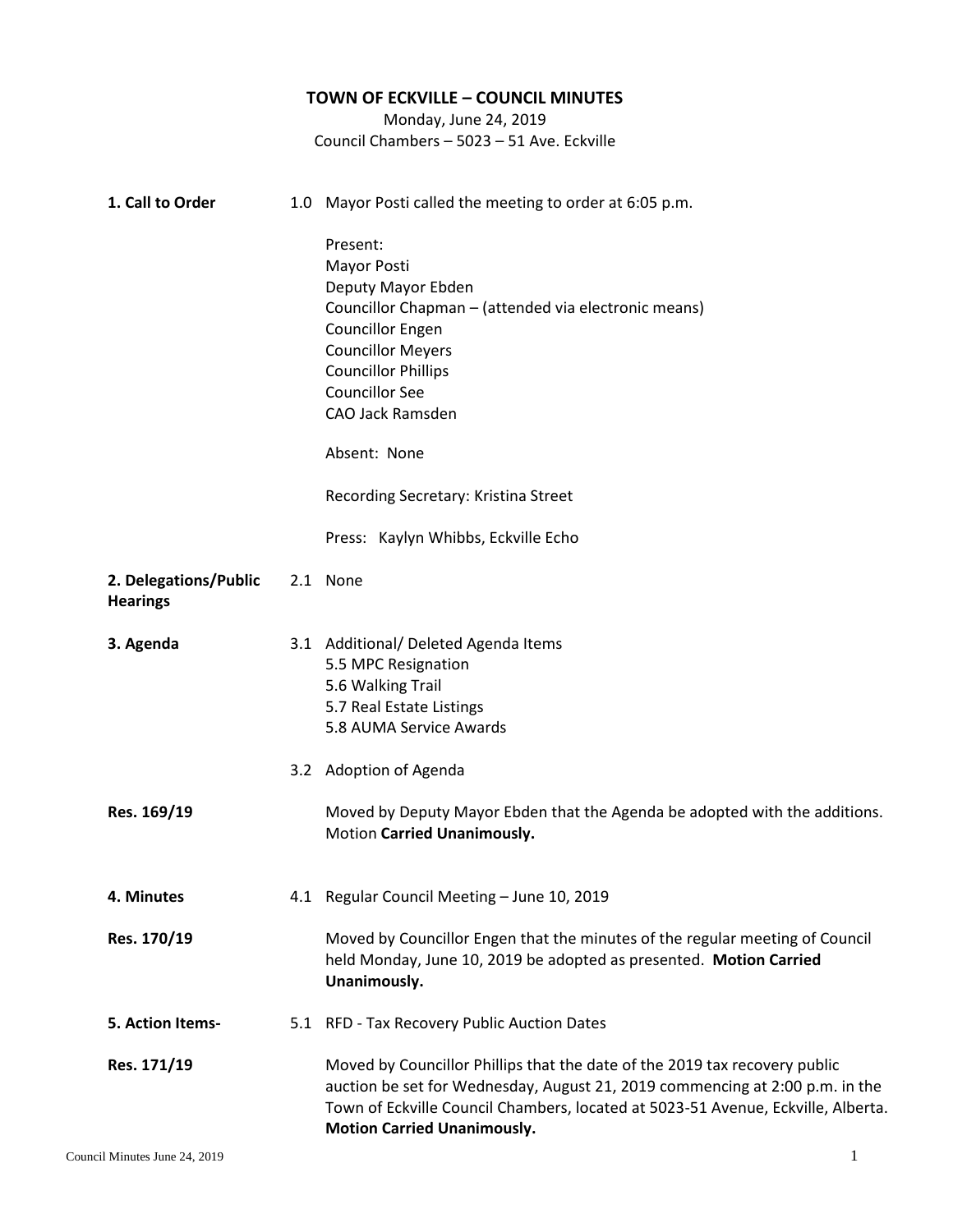| Res. 172/19 |     | Moved by Deputy Mayor Ebden that, for public auction purposes, a reserve bid<br>of \$107,310 be set for the property described as Lot 14, Block 4, Plan 6117AQ: a<br>reserve bid of \$134, 880 be set for the property described as Lot 15, Block 4, Plan<br>6117AQ; and a reserve bid of \$75,780 be set for the property described as Unit<br>323, Lot 10, Block 20, Plan, 8920768. Motion Carried Unanimously |
|-------------|-----|------------------------------------------------------------------------------------------------------------------------------------------------------------------------------------------------------------------------------------------------------------------------------------------------------------------------------------------------------------------------------------------------------------------|
|             |     | 5.2 2019 Operating Budget Amendment                                                                                                                                                                                                                                                                                                                                                                              |
| Res. 173/19 |     | Moved by Councillor See that the 2019 Town of Eckville Operating Budget be<br>amended by transferring a further \$10,000 from the Tax Stabilization Reserve to<br>the 2019 Town of Eckville Operating Budget. Motion Carried Unanimously                                                                                                                                                                         |
|             |     | 5.3 Order to Remedy Deadline Extension                                                                                                                                                                                                                                                                                                                                                                           |
| Res. 174/19 |     | Moved by Deputy Mayor Ebden that the deadline established in the "Order to<br>Remedy Contraventions" issued on Roll No. 041100 dated June 4, 2019 be<br>extended to 8:00 a.m. on Monday, August 19, 2019. Motion Carried<br><b>Unanimously</b>                                                                                                                                                                   |
|             |     | 5.4 Monument Park Discussion                                                                                                                                                                                                                                                                                                                                                                                     |
|             |     | Town of Eckville Operations Team Lead Dale Chretien joined the meeting at 6:30<br>p.m. and discussed options for the Monument Park renovation.                                                                                                                                                                                                                                                                   |
|             |     | Dale Chretien left the meeting at 7:20 p.m.                                                                                                                                                                                                                                                                                                                                                                      |
|             |     | 5.5 Walking Trail & 53rd Street/59th Avenue Overlay Projects                                                                                                                                                                                                                                                                                                                                                     |
| Res. 175/19 |     | Moved by Councillor See that the Town of Eckville award the Westview Walking<br>Trail Project to Border Paving Ltd. of Red Deer at a cost not to exceed \$95, 605.<br><b>Motion Carried Unanimously</b>                                                                                                                                                                                                          |
| Res. 176/19 |     | Moved by Councillor See, that the Town of Eckville award the $53^{rd}$ Street - $59^{th}$<br>Avenue Overlay Project to Border Paving Ltd. of Red Deer at a cost not to exceed<br>\$82,209.60. Motion Carried Unanimously                                                                                                                                                                                         |
|             |     | 5.6 MPC Resignation                                                                                                                                                                                                                                                                                                                                                                                              |
| Res. 177/19 |     | Moved by Councillor Phillips to except Sand Hallgren's resignation from the<br>Municipal Planning Commission. Motion Carried Unanimously                                                                                                                                                                                                                                                                         |
|             | 5.7 | <b>Real Estate Listings</b>                                                                                                                                                                                                                                                                                                                                                                                      |
| Res. 178/19 |     | Moved by Councilor Chapman that Sandra Hallgren, of Remax Real Estate, be<br>engaged to sell the Town of Eckville owned lots in McDonald Heights and<br>Westview Residential Subdivision and that commission be set at 5% for vacant<br>lots and at 4% for the lot and home on Lot 10, Block 5, Plan 1621575. Motion<br><b>Carried Unanimously</b>                                                               |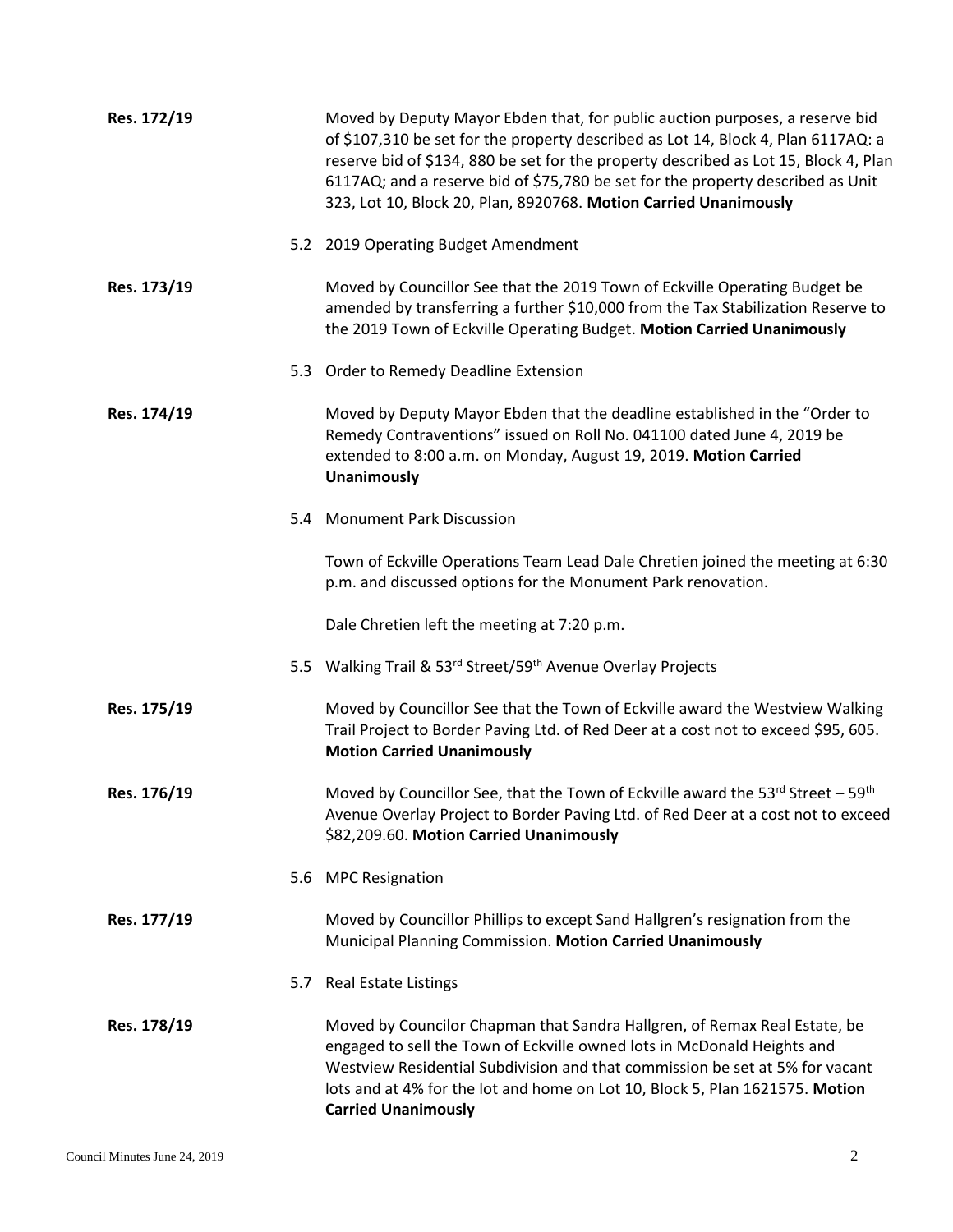|                                       | 5.8 AUMA Award of Excellence                                                                                                                              |
|---------------------------------------|-----------------------------------------------------------------------------------------------------------------------------------------------------------|
| Res. 179/19                           | Moved by Deputy Mayor Ebden that Mayor Posti be nominated 2019 AUMA<br>Award of Excellence. Motion Carried Unanimously                                    |
| 6. Bylaws, Policies                   | 6.1 Bylaw No. 753-19 (Authorize Rates Of Taxation To Be Levied Against Assessable<br>Property Within The Town Of Eckville For The 2019 Taxation Year)     |
| Res. 180/19                           | Moved by Councilor Engen that 1 <sup>st</sup> reading be given to Bylaw No.753-19. Motion<br><b>Carried Unanimously</b>                                   |
| Res. 181/19                           | Moved by Councilor Meyers that 2 <sup>nd</sup> reading be given to Bylaw No.753-19.<br><b>Motion Carried Unanimously</b>                                  |
| Res. 182/19                           | Moved by Councilor Chapman that consent be given to present Bylaw 753-19 for<br>3rd and final reading at this meeting. Motion Carried Unanimously         |
| Res. 183/19                           | Moved by Councilor Engen 3rd and final reading be given to Bylaw No.753-19.<br><b>Motion Carried Unanimously</b>                                          |
| 7. Reports                            | 7.1 Management Report - June 24, 2019                                                                                                                     |
| Res. 184/19                           | Moved By Councillor Engen that the management report for June 24, 2019 be<br>accepted for information. Motion Carried Unanimously                         |
|                                       | 7.2 Financial Report-AP June 13, 2019                                                                                                                     |
| Res. 185/19                           | Moved by Councillor Meyers that the financial report be accepted as presented.<br><b>Motion Carried Unanimously</b>                                       |
|                                       | 7.3 Tagish Engineering Project Status Updates May 24, 2019.                                                                                               |
| Res. 186/19                           | Moved by Councillor Engen that the Tagish Engineering Project Status Updates<br>be accepted as presented. Motion Carried Unanimously                      |
|                                       | 7.4 Animal Control Services billing May 2019                                                                                                              |
| Res. 187/19                           | Moved by Councillor Phillips that the Animal Control Billing report from May<br>2019 be accepted as presented for information. Motion Carried Unanimously |
| 8. Committee, Board<br><b>Reports</b> | 8.1 Deputy Mayor Ebden attended a Communities in Bloom meeting and reported<br>on the Lacombe Regional Waste Services Commission and the Clive Parade.    |
|                                       | Councillor Engen gave an update on the Eckville Recreation Board and the<br>Eckville and Area Wellness Coalition.                                         |
|                                       | Councillor Chapman and Councilor See reported on the Central Alberta Economic<br>Partnership.                                                             |
|                                       | Councillor Phillips gave an update on the Eckville Community Hall Association.                                                                            |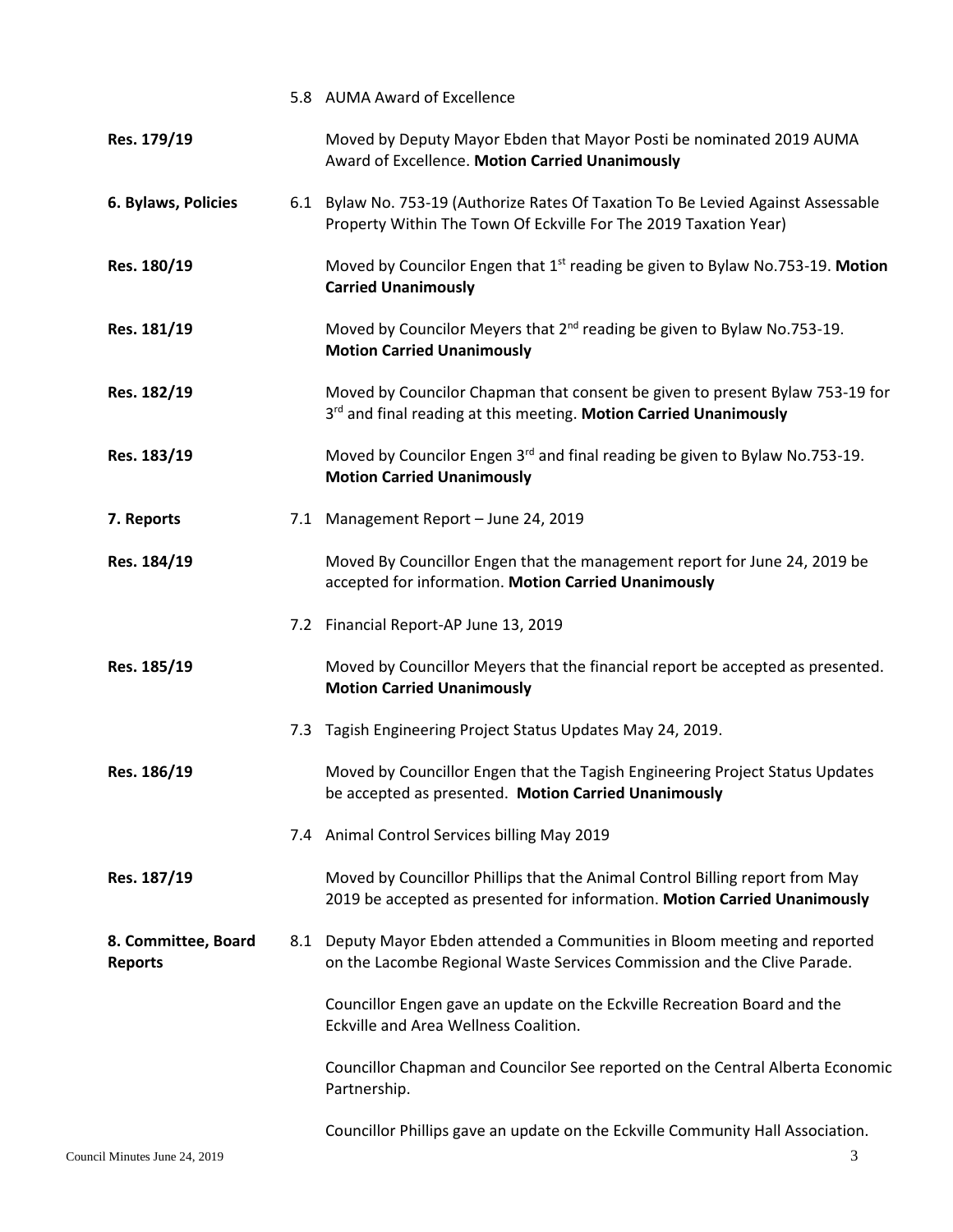|                                                | Mayor Posti attended the Ponoka AUMA Regional Conference, Eckville High<br>School Reunion, and Lacombe Foundation and gave an update on MP Blaine<br>Calkin's Private Members Bill C-458.                             |
|------------------------------------------------|-----------------------------------------------------------------------------------------------------------------------------------------------------------------------------------------------------------------------|
| Res. 188/19                                    | Moved by Councillor Engen that the Committee & Board Reports be accepted for<br>information. Motion Carried Unanimously                                                                                               |
| 9. Correspondence,<br><b>Information Items</b> | 9.1 MP Calkins Seeks to Protect Rural Canadians.<br>9.2 Lacombe County RMA Conventions.<br>9.3 Lacombe County Highlights of Council Meeting June 13, 2019<br>9.4 Lacombe County Media Release June 12 & June 18, 2019 |
| Res. 189/19                                    | Moved by Councilor Meyers that the Correspondence, Information Items be<br>accepted as presented. Motion Carried Unanimously                                                                                          |
| <b>Special Events</b>                          | 10. Seminars, Meetings, 10.1 Deputy Mayor Ebden to attend Lacombe Days parade invitation<br>10.2 Eckville Canada Day Celebrations to commence at 4pm                                                                  |
| Res. 190/19                                    | Moved by Councilor Engen that the correspondence, information items be<br>accepted as presented. Carried Unanimously.                                                                                                 |
| 11. Closed Session                             | <b>11.1 None</b>                                                                                                                                                                                                      |
| 12. Committee of the<br>Whole                  | <b>12.1 None</b>                                                                                                                                                                                                      |
| 13. Adjournment                                |                                                                                                                                                                                                                       |
| Res.191/19                                     | 13.1 Mayor Posti Adjourned the meeting at 8:46pm. Motion Carried Unanimously                                                                                                                                          |

Mayor CAO

\_\_\_\_\_\_\_\_\_\_\_\_\_\_\_\_\_ \_\_\_\_\_\_\_\_\_\_\_\_\_\_\_\_\_\_\_\_